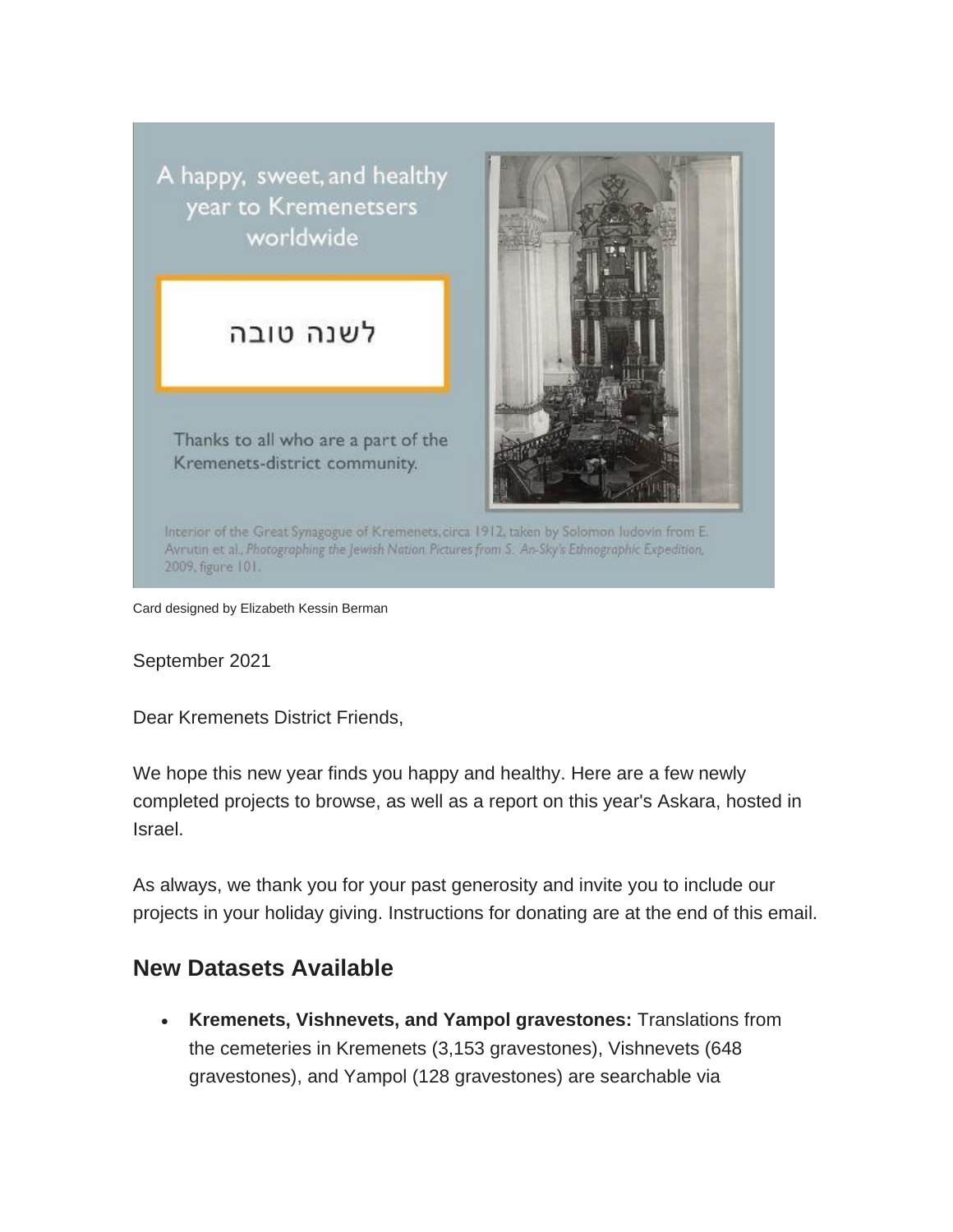the [JewishGen Online Worldwide Burial Registry \(JOWBR\).](https://www.jewishgen.org/databases/cemetery/) (Note: These translations represent only a small portion of the gravestones in those cemeteries. Most early gravestones do not include surnames.) Thanks to Michael Snyder for serving as our contact with JOWBR.

- **Photos related to Kremenets-district towns** from the [Yad Vashem Photo](https://photos.yadvashem.org/)  [Collections](https://photos.yadvashem.org/) (linked from our [Photos page\)](https://kehilalinks.jewishgen.org/Kremenets/web-pages/photos-main.html): This file includes information and thumbnails for 576 photos. Most, but not all, captions and inscriptions have been translated. Thanks to Enid Cherenson for compiling this spreadsheet. (Note: this is a very large Excel file.)
- **Kremenets-district-related names in the USC Shoah Foundation's interviews with survivors:** We have added 177 name-town entries from this collection to the [Indexed Concordance of Personal Names and Town](https://kehilalinks.jewishgen.org/Kremenets/web-pages/master-surnames.html)  [Names.](https://kehilalinks.jewishgen.org/Kremenets/web-pages/master-surnames.html) To find your family names and towns, either search the Concordance for your family names, or search the collection via **JewishGen**. Thanks to Don Tannenbaum for compiling this information.

All the names and towns in these resources are searchable in the [Concordance](https://kehilalinks.jewishgen.org/Kremenets/web-pages/master-surnames.html) (our master index of names and towns). The Concordance now has more than 440,000 entries.

## **Report on the August 16 Askara**

*The Organization of Kremenets and Shumsk Emigrants in Israel held its annual* azkara *(memorial) on August 16, 2021, to mark the anniversary of the August 1942 massacres of Jews in Kremenets, Shumsk, and Lanovtsy. Rachel Karni provided the following report of the online event.*

Because of the coronavirus pandemic and the outbreak of the fourth round in Israel, we decided to hold this year's memorial meeting on Zoom rather than at our usual venue of Seminar Hakibbutzim in Tel Aviv. We approached this with great trepidation since over 40 of our some 200 members did not even have a computer two years ago (when our last *azkara* was held). It was a pleasant surprise to find that 38 of these members now had a computer and were conversant with Zoom. Sixty-one screens were open during the program, but many had two or three viewers, so there were around 80 participants.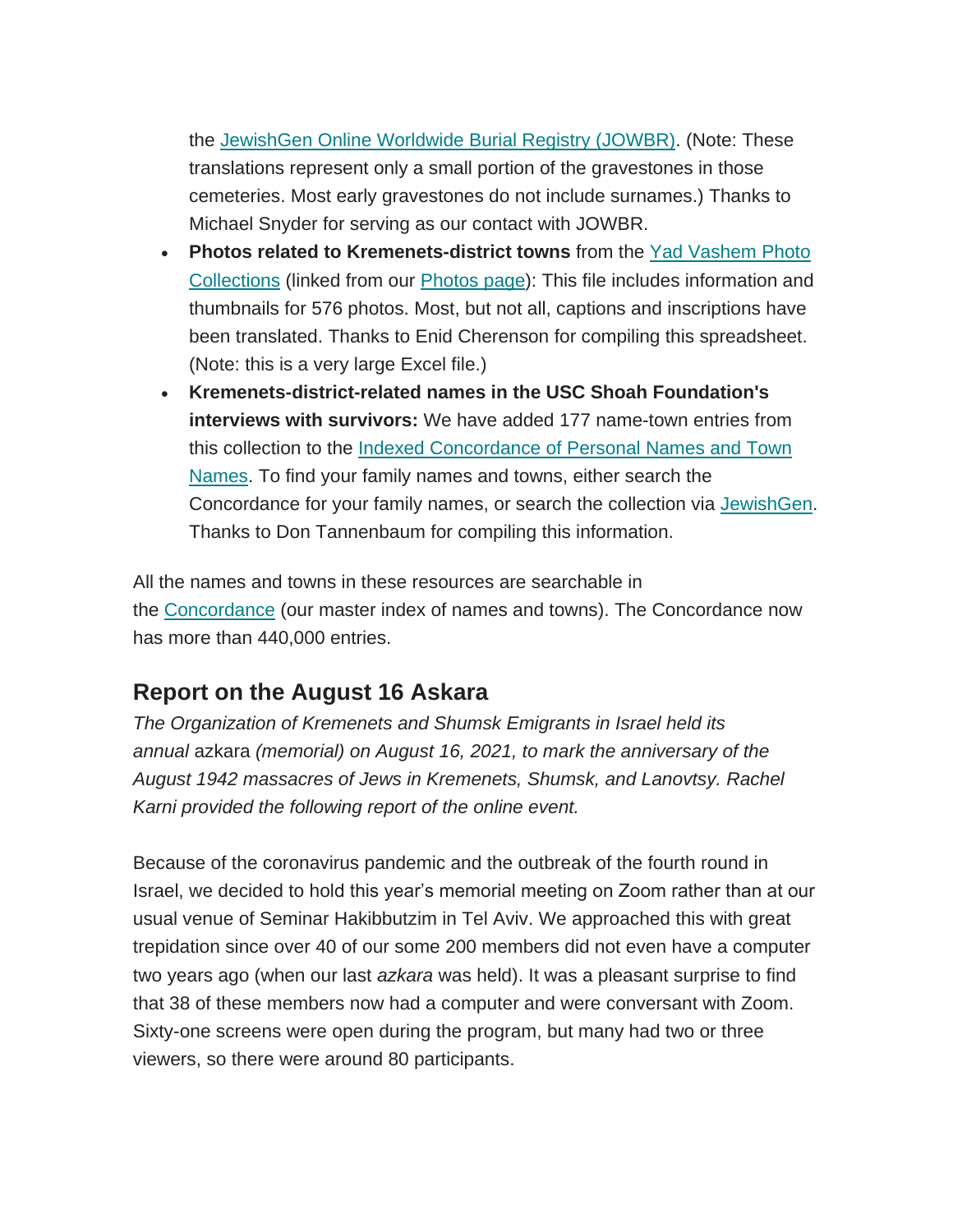After an introduction, I talked about the Kremenets District Research Group's recently prepared translation of the October 12, 1944, [report on Shumsk](http://www.kehilalinks.jewishgen.org/Kremenets/web-pages/documents/KDRG-YVA%200113,%201944%20Witnesses%20from%20Shumsk.docx) by the Extraordinary State Commission to Investigate German-Fascist Crimes Committed on Soviet Territory.

The [Soviet Extraordinary Commission,](https://www.jewishgen.org/InfoFiles/Extraordinary.htm) as it is known for short, compiled town-bytown testimony and evidence from neighbors, eyewitnesses and survivors after World War II. In Shumsk, the commission discovered that babies and young children who had been thrown into the pits (mass graves) had not been shot, as had the adults. "Medical evidence in court finds that they died from suffocation while alive," the report concludes.

This was followed by the memorial prayer El Maale Rachamim.

Ilona Angert of Yad Vashem's project [Gathering the Fragments](https://www.yadvashem.org/gathering-fragments.html) discussed this campaign to rescue personal items from the Holocaust period. She showed some artifacts contributed by people from Kremenets. She detailed the kinds of material that Yad Vashem is interested in receiving, clarifying many widely held misconceptions. For example, they want items from 1920 to 1950, not just the World War II years. They want letters, pictures, and artifacts of survivors and of those who left our towns before the war and thus survived, not only of people who perished.

Many of our organization's members possess letters and pictures that belonged to their now-deceased parents. They themselves are often "downsizing" their homes or using time during the pandemic to "arrange things," and now is exactly the time to raise the issue of preserving these materials. A few people told of boxes of pictures of people, only some of whom are identified. Ilona explained why these pictures are important and how Yad Vashem often can identify some of the people in them.

Sadly, seven of our members passed away these last two years. Each of them was eulogized. One, Shimshon Bahat, had been our organization's president for quite a few years. He was the first person from the second generation to hold this position. The deceased were all members who attended the *azkara* each year and will be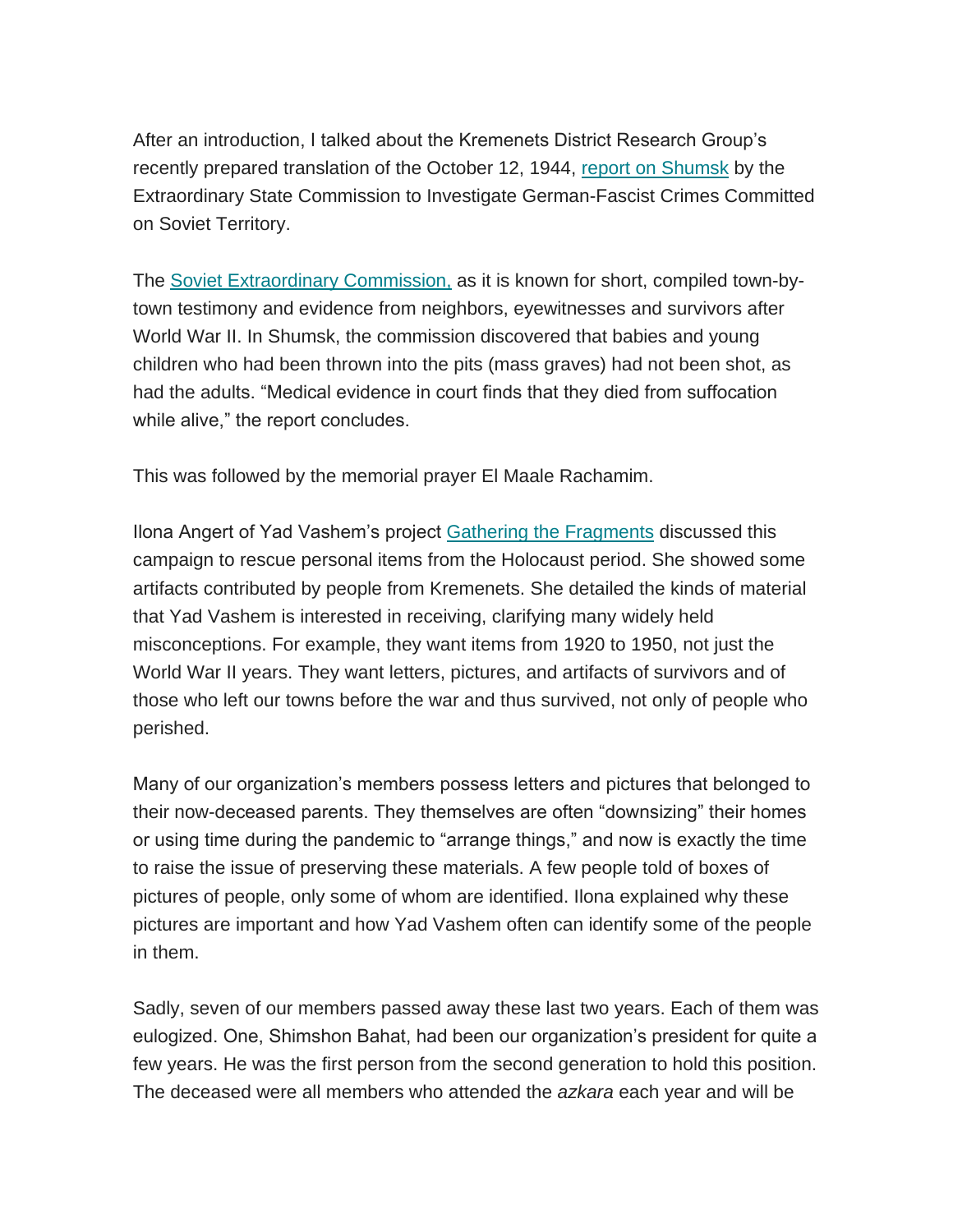sorely missed.

Using slides provided by Enid Cherenson, I talked about a new project she is spearheading involving the town museum in Shumsk. We have been asked to contribute material for exhibits about the Jewish community in Shumsk.*----Rachel Karni*

Regards,

Ellen Garshick Silver Spring, Maryland KremenetsDRG@gmail.com

Ron Doctor Portland, Oregon rddpdx@gmail.com

Sheree Roth ssroth@pacbell.net

Co-Coordinators, Kremenets Research Area, JRI-Poland an activity of the Kremenets District Research Group <http://kehilalinks.jewishgen.org/Kremenets>

**How to Donate to the the Kremenets Research Area Credit card, PayPal, or bank draft:** Follow the instructions at [http://jri](http://jri-poland.org/support.htm)[poland.org/support.htm.](http://jri-poland.org/support.htm) Be sure to specify that your contribution is for **Kremenets Towns**.

**Mail:** Fill out [this form](https://jri-poland.org/noninternetdonationform.pdf) and mail it it with your check. Be sure to specify that your contribution is for **Kremenets Towns**.

When you send your donation, please also send an e-mail message to [kremenetsdrg@gmail.com](mailto:kremenetsdrg@gmail.com) with the amount and date of your contribution so that